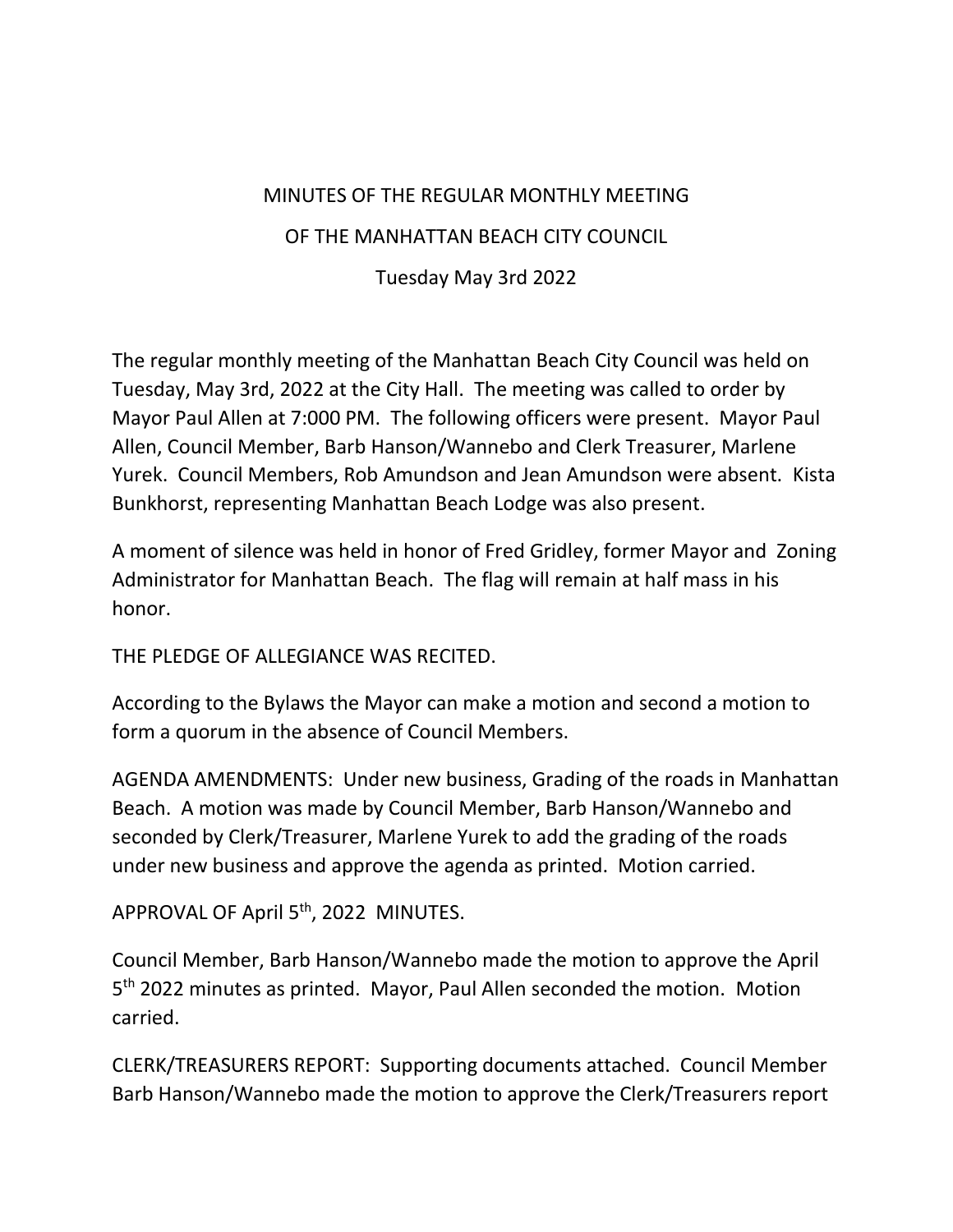as printed including Crow Wing Power. Mayor Paul Allen seconded the motion. Motion carried.

PLANNING & ZONING: Mayor Allen received a call from Justin Burslie, of Planning & Zoning regarding the gate structure entering the Coborn property. The gate will be moved back from the right of way to the tree line. Mayor said Planning & Zoning will probably meet next month for their annual meeting for election of officers. The Mayor & Planning & Zoning administrator to meet with Doug Wannebo regarding the proposal of sub dividing his property.

UNFINISHED BUSINESS: Liquor License renewal for Manhattan Beach Lodge. The application and lease was received moments before the meeting not allowing the Mayor or Council Members to review. Council Member, Barb Hanson/Wannebo made the motion to table the approval until there was time to review the application and lease. Clerk/Treasurer, Marlene Yurek second the motion. After discussion Council Member, Barb Hanson/Wannebo resended the motion and Clerk/Treassurer, Marlene Yurek second the motion to resend. The Mayor asked Ms Bunkhorst if there had been any changes to the lease and she replied there were no changes. The lease and renewal application was approved, for the application to be sent to the county sheriff's office for the annual background check and on to the state upon receiving the \$25.00 check from Ms Bunkhorst . Clerk Treasurer, Marlene Yurek seconded the motion. Motion carried.

NEW BUSINESS: Bids on City Hall : Material Cost from Simonson Lumber with sales tax . The Mayor stated , If the City is purchasing materials for government building they are sales tax exempt therefore we are looking at \$12,495.61. This bid is only good for 30 days. Lee Fisher, cement contractor regarding the cement work. In the bid the City was responsible to buy the forms, anchor bolts and rebar. Mayor estimated the cost would be \$200.00 more and the bid was already \$4,110.00. Brian Jones another concrete contractor from Crosby sent an estimate to the City for \$2,000.00 for the 12 x 16 addition including material and labor. The Mayor stated there was a verbal estimate with Isaac (Wannebo Excavating) not to exceed \$1,100.00 for trees to be removed to eliminate root problems. Council Member, Barb Hanson/Wannebo asked the Mayor if the City could put an add in the paper for a contractor to get everything done at once. The Mayor stated it would be too costly and the City would lose control. The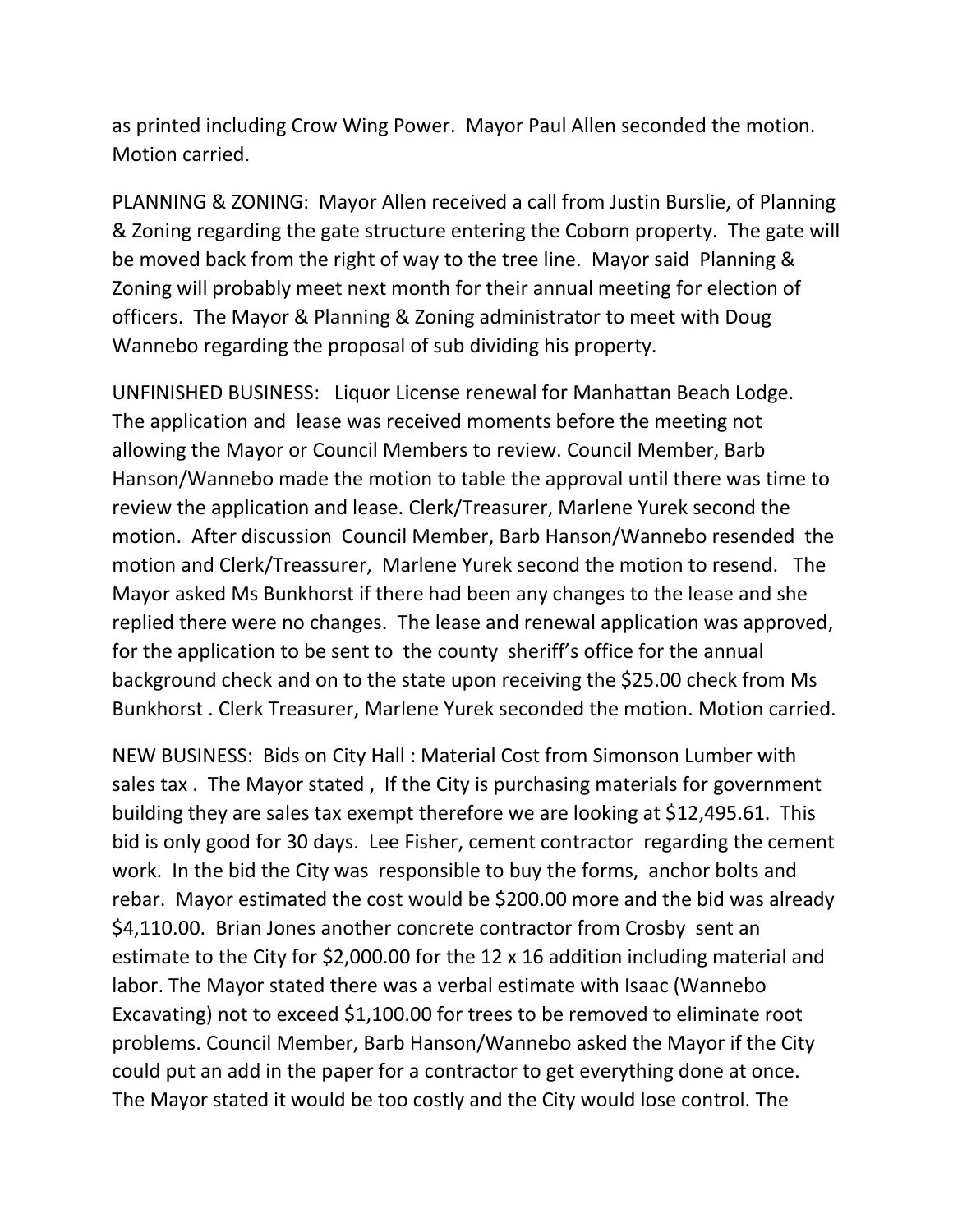Mayor stated that the City should go forward to get on their docket. Clerk /Treasurer, Marlene Yurek made the motion for Mayor Allen to contact Brian Jones from Crosby to go forward with the concrete work and Wannebo Excavating for the site prep work. Mayor Allen seconded the motion. Motion carried

Grading the roads. Isaac (Wannebo Excavating) contacted the Mayor regarding grading the roads. Mayor stated we should go forward on grading the roads and having the chloride treatment put down for dust control. Council Member Barb Hanson/Wannebo made the motion to go forward with grading the roads and having the chloride treatment put down. Clerk /Treasurer second the motion. Motion carried.

A motion to adjourn was made by Council Member, Barb Hanson-Wannebo and seconded by Clerk/Treasurer, Marlene Yurek. Motion carried.

\_\_\_\_\_\_\_\_\_\_\_\_\_\_\_\_\_\_\_ \_\_\_\_\_\_\_\_\_\_\_\_\_\_\_\_\_\_\_

Marlene Yurek **Paul L Allen** 

City Clerk/ Treasurer Mayor